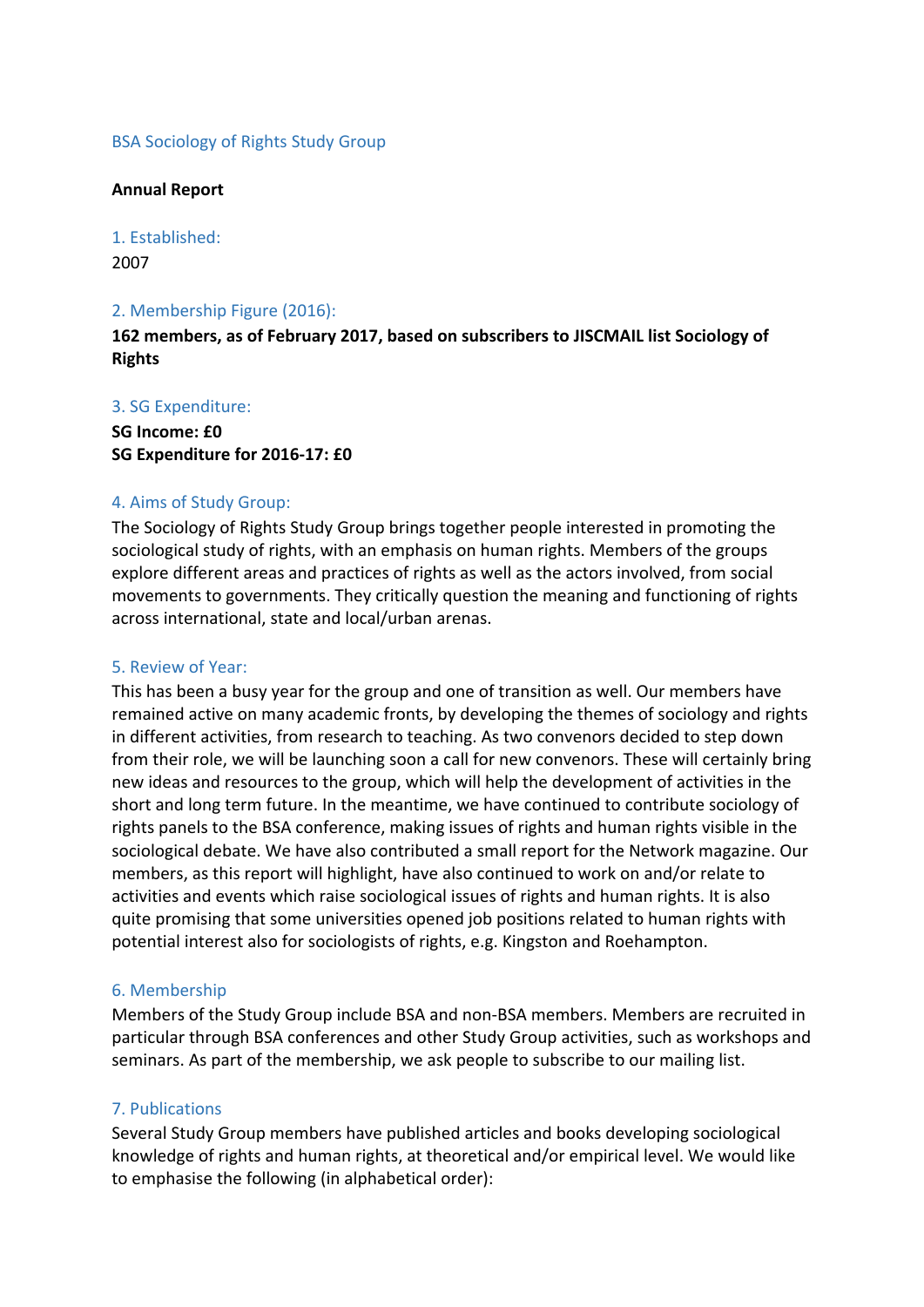- Alice Nah (co‐editor) (2016, Routledge) *Critical Perspectives on the Security and Protection of Human Rights Defenders.*
- Alice Nah (2016) "Networks and Norm Entrepreneurship amongst Local Civil Society Actors: Advancing Refugee Protection in the Asia Pacific Region", *International Journal of Human Rights,* 20(2): 223‐240.
- Cavidan Soykan (2016) 'Access to International Protection Border Issues in Turkey**'** in *States, The Law and Access to Refugee Protection: Fortresses and Fairness,* Stevens, D. & O'Sullivan, M. (eds) Hart Publishing, UK.
- Hannah Miller and Robin Redhead (Guest Editors) (2017) 'Beyond "rights‐based approaches"? Critical research into human rights practice'*, International Journal of Human Rights*, Special Issue, Issue forthcoming.
- Matthew Waites (2016) 'LGBTI organisations navigating imperial contexts: the Kaleidoscope Trust, the Commonwealth and the need for a decolonizing, intersectional politics', The Sociological Review (doi:10.1111/1467‐954X.12424).
- Michele Grigolo (co‐editor) (2016, Cambridge) *Global Urban Justice: The Rise of Human Rights Cities.*
- Priscilla Alderson (2016 Routledge) *The Politics of Childhoods Real and Imagined.*

We expect more publications in the sociology of rights in the near future, especially in the area of LGBT studies, as part of engagement of Matthew Waites, former convenor of this study group, in a book series on Global Queer Politics which was launched recently from Palgrave Macmillan. Matthew co-edits the series with Jordi Díez (University of Guelph, Canada), Sonia Corrêa (Sexuality Policy Watch, Brazil) and David Paternotte (Université libre de Bruxelles, Belgium) and Matthew Waites (University of Glasgow, UK). If you have an idea to discuss or would like the proposal form, please email Matthew Waites at Matthew.Waites@glasgow.ac.uk.

Hannah Miller (Co-convenor, Kingston University) and Robin Redhead (Leeds Beckett) have guest edited a Special issue of the International Journal of Human Rights, *Beyond "rights‐ based approaches"? Critical research into human rights practice*. The collection (2017, forthcoming) contains an important selection of key articles written by members of the study group and those affiliated to the group more widely. The call for papers particularly welcomed sociological submissions (especially given the journal's strong history in publishing leading contributions from within the field of the sociology of rights). The collection showcases articles that think critically about ‐ and beyond – "rights‐based" approaches. It details research that seeks transformative solutions to systemic patterns of injustice, while considering the real changes in peoples' lives. Contributing authors include: Prof Chatan Bhatt (LSE); Prof Paul Dixon (Kingston University); Dr Peter Manning (Bath); Dr Emma Larking (Australian National University); Dr Javier Trevino‐Rangel (LSE); Dr Kathryn Tomlinson; Dr Hannah Miller (Kingston); Dr Robin Redhead (Leeds Beckett); Jeff Halper (ICAHD & People Yes! Network); Prof Thomas Reifer (San Diego); Ruth Kelly (ActionAid).

## Events

The Human Rights and Social Justice Research group at Kingston University organised a one‐day workshop, co-hosted by the study group in February 2016. The workshop was centred on the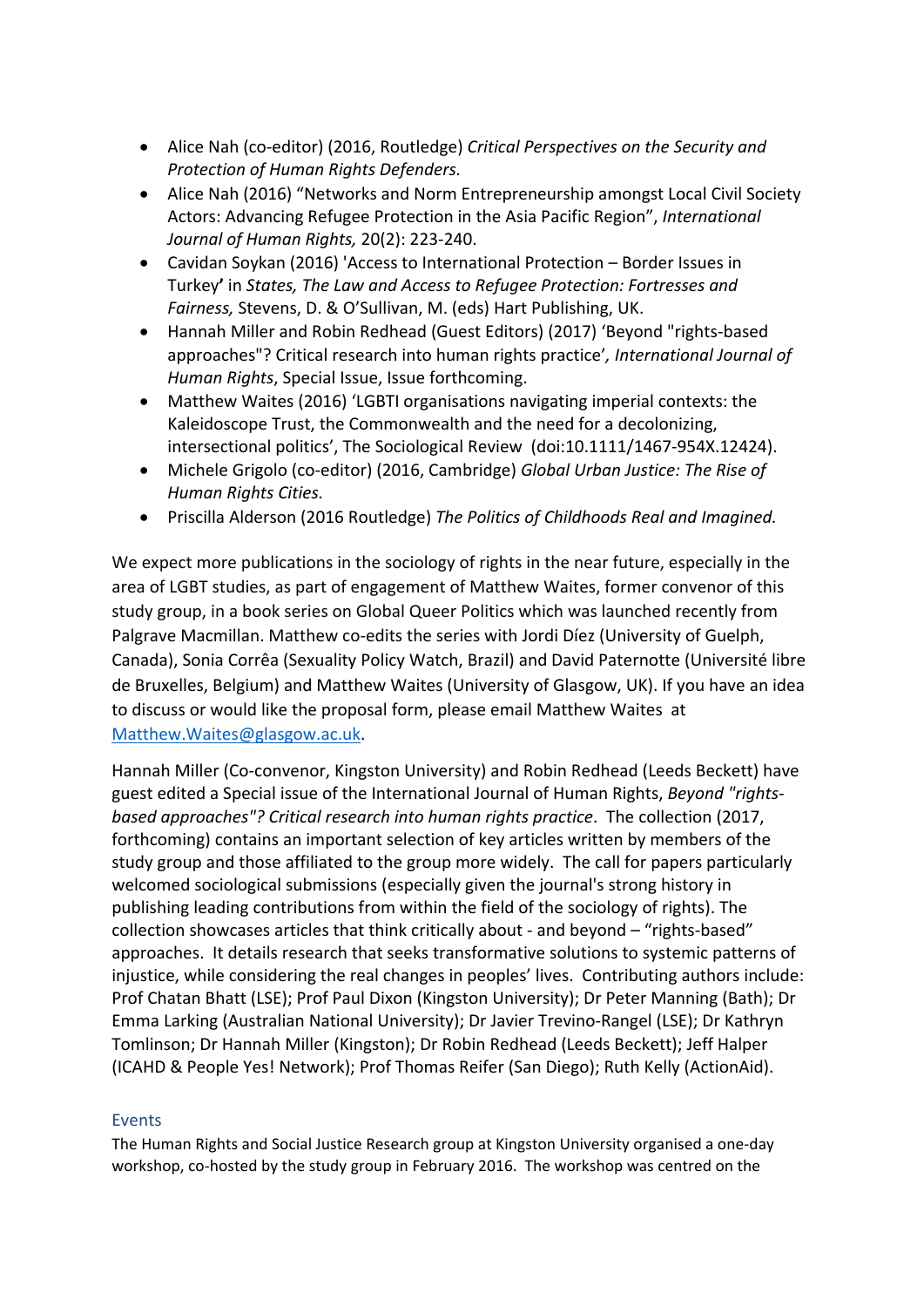proposal for a Special Issue of the International Journal of Human Rights, with guest editors Dr Robin Redhead (Leeds Beckett) and Dr Hannah Miller (Kingston). The workshop included numerous panel presentations related to the theme of Beyond "Rights‐Based Approaches". The purpose of the workshop was to share excellence in research related to human rights practice. There was a strong sub-theme of the sociology of rights across many of the presentations. The workshop developed key themes for the forthcoming SI (as detailed above - Miller and Redhead, 2017, 'Beyond "rightsbased approaches"? Critical research into human rights practice', International Journal of Human Rights, Special Issue, Issue forthcoming).

The Internationalism, Cosmopolitanism and the Politics of Solidarity (ICPS) Research Group at LSE organised a series of human rights events with sociological relevance:

- Emergencies of Peace: The Exceptional State of (Academic) Affairs in Contemporary Turkey,
- Solidarity: Call for Specificity

Both events were chaired by Dr Ayça Çubukçu, Assistant Professor in Human Rights, Centre for the Study of Human Rights / Department of Sociology, LSE (chair). For more information on ICPS, please see http://www.lse.ac.uk/humanRights/research/groups/Solidarity.aspx.

A workshop on 'State Accommodation of Religious Tribunals' was held in January 2016 at the University of Leicester. The purpose of this workshop was to theorize The Arbitration and Mediation Services (Equality) Bill in relation to the values of the liberal state and to provide a UK‐specific and contemporary lens through which to explore the tension between women's rights and accommodations of religions by way of judicial autonomy.

In July 2016, a conference on children's and young people's rights in the digital age took place at LSE, as a London‐based pre‐conference to the Leicester IAMCR conference. The event explored the potential of online and networked media for promoting children's rights, as well as . At the same time, it also raised the concerns of researchers, child rights' advocates and internet governance experts that children's rights are being newly infringed rather than enhanced in the digital age, with implications for research, policy and practice. More information can be found at http://iamcr.org/leicester2016/preconf/youth-digitalrights‐cfp.

## **Teaching**

Priscilla Alderson and Rachel Rosen University College London Institute of Education. To encourage students on the **MA course of The sociology of childhood and children's rights** to write book reviews for journals, and thereby help to promote the books, we held a writing workshop. The students reviewed different chapters of the Routledge International Handbook of Children's Rights Studies, eds W. Vandenhole, et al (2015). The reviews with an account of the workshop were published in Children & Society 2016, 30: 520‐27, 'book review meets book club', available on Iris and Researchgate.

Calls for **PhD projects** in the area of sociology and rights were published in 2016, in the following areas: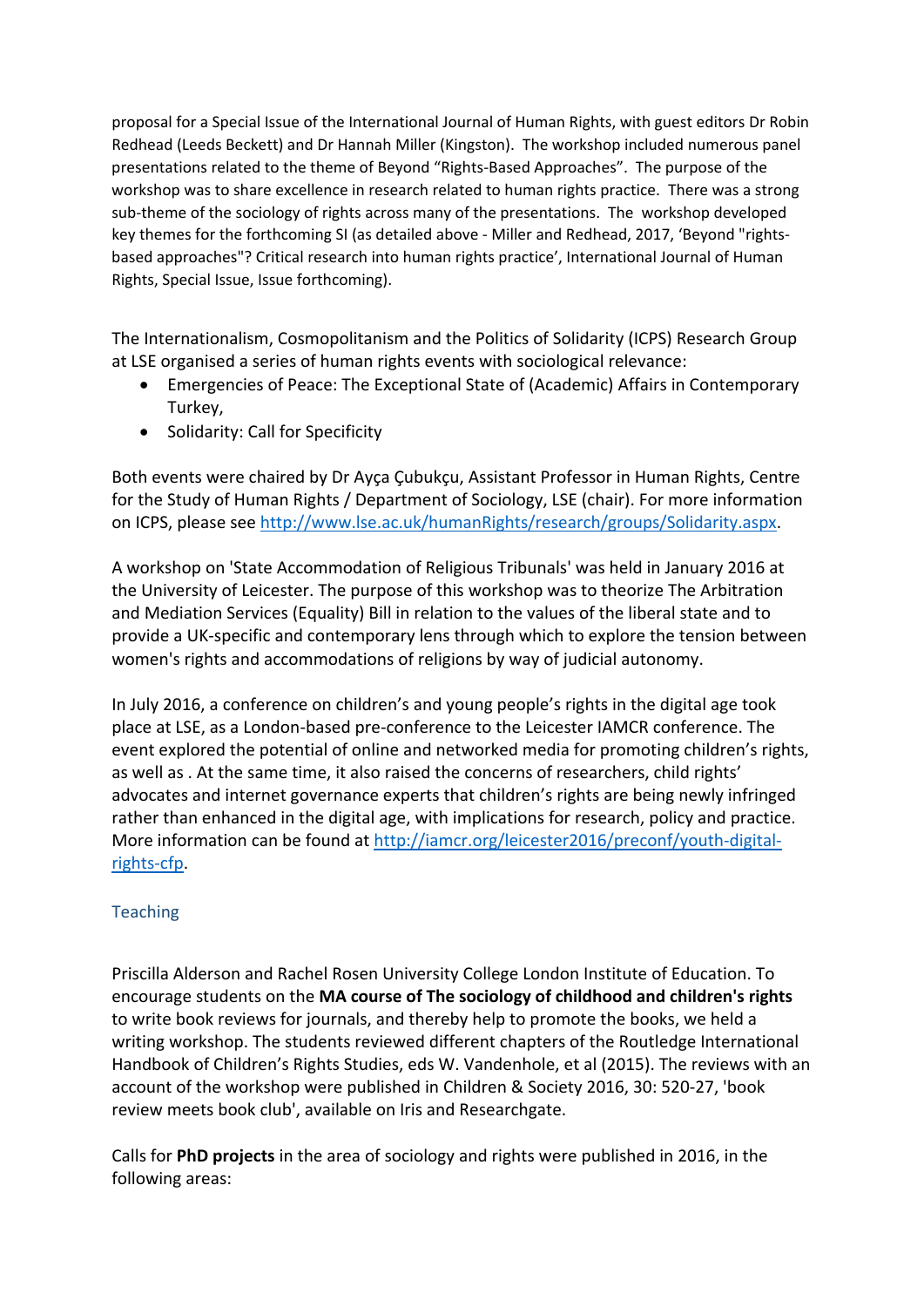- Human rights and the city. An investigation into environmental issues, the right to clean water and the right to the city in the city of Barrancabermeja, Columbia. The project is conducted by Fatima Elena Garcia and is supervised by the study group co‐ convenor Michele Grigolo (Department of Sociology at Nottingham Trent University) as part of his ongoing exploration of human rights and cities.
- Global transitional justice. The research is based at the Department of History and Politics at Liverpool Hope University and is supervised by Dr Catalina Montoya and Dr Peter Manning, both of whom have published in the field. The project aims to explore specific "glocal" challenges in transitional justice.

# 9. Forthcoming:

The Sociology of Rights sub‐stream section at the next BSA Conference at University of Manchester. Title: Recovering the Social: Personal: Troubles and Public Issues. Dates: 4‐6 April, 2017. In particular the Tuesday  $(4<sup>th</sup>)$  of the conference will see a packed day of sociology of rights presentations. There will also be a study group meeting (in room 4.214, lunch time) and an evening social event. For more information please email michele.grigolo@ntu.ac.uk or h.miller@kingston.ac.uk

A call for papers was launched, including papers based on the sociology of rights, for sub‐ theme on 'De/humanisation and Organisation' in the conference of the European Group of Organisational Studies (Copenhagen, 6‐8 July 2017). The purpose of this stream is to explore the dehumanising effects of contemporary organisations but also the potential of organisations to re‐humanise social relations. For more information, please consult: **http://tinyurl.com/hg84wjr**

## **10. Convenors and Contacts:**

### **Hannah Miller**

Senior Lecturer in Human Rights, Politics and International Relations Course Director, MA Human Rights Faculty of Art and Social Sciences Kingston University Penrhyn Road Kingston‐upon‐Thames KT1 2EE Email: h.miller@kingston.ac.uk

### **Alice Nah**

Lecturer Centre for Applied Human Rights, University of York 6 Innovation Close, York YO10 5ZF, United Kingdom Tel: +44 (0)1904 325824 | Fax: +44 (0)1904 325805 http://www.york.ac.uk/inst/cahr/nah Email: alice.nah@york.ac.uk